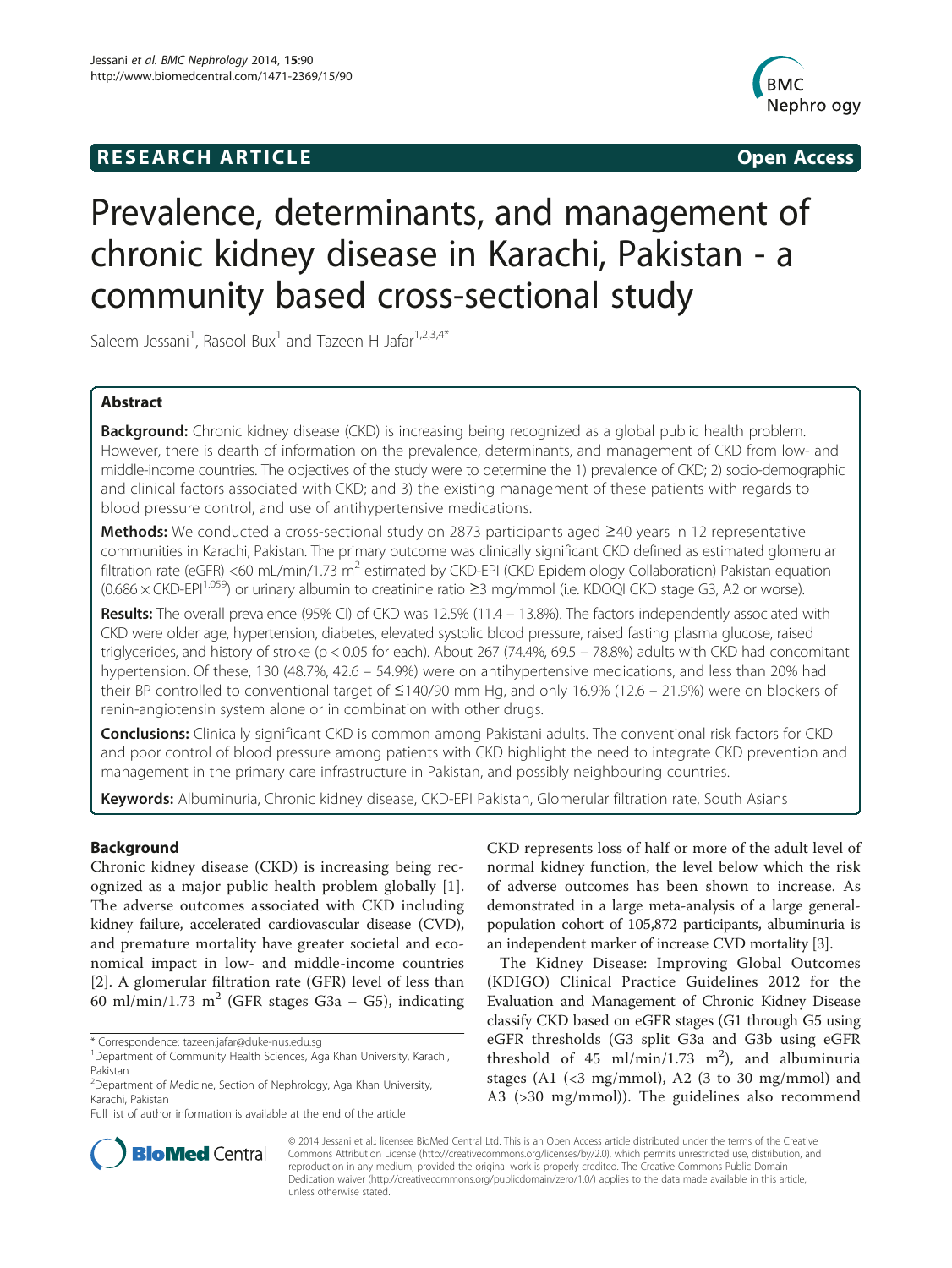using locally validated CKD-EPI equation as preferred methods for estimating GFR where available [[4\]](#page-8-0).

The burden of CKD may be further exaggerated in rapidly urbanizing South Asian country like Pakistan where a substantial proportion of 180 million are predisposed to chronic diseases including diabetes and hypertension by virtue of low birth weight possibly associated with reduced renal reserve [\[5](#page-8-0)]. Moreover, South Asian countries are undergoing an epidemiological transition with an increase in risk factors of CKD, and consequently posing a burden on health systems [[6\]](#page-8-0). Furthermore, CKD is also known to progress fast in Asians compared to Western counterparts underscoring the need for prevention through early detection and management of risk factors [[7\]](#page-8-0). However, there is dearth of representative data on the prevalence and determinants of CKD from South Asian countries including Pakistan. Furthermore, despite publications of clear guidelines regarding the importance of blood pressure (BP), control and trials demonstrating effectiveness of blockers of renin-angiotensin system in patients with CKD, it is not known how these patients are managed in low- and middle-income countries that have traditionally diverted resources for treating acute infectious diseases [[8,9\]](#page-8-0).

The objectives of this study were to determine the 1) prevalence of CKD stage G3, A2 or worse; 2) sociodemographic and clinical factors associated with CKD; and 3) the existing management of patients with CKD with regards to BP control, and use of antihypertensive medications among adults in Karachi, Pakistan.

## Methods

#### Study setting

This was a cross-sectional study representative of urban city of Karachi, Pakistan, conducted as part of baseline within a factorial design cluster randomized controlled trial [[10\]](#page-8-0). In brief, the Federal Bureau of Statistics has divided the city of Karachi, the most populous city in Pakistan with 18 million inhabitants, into 5000 clusters each of about 250 households each. A multistage random sampling was employed to identify 12 of 4200 low to middle income (mean household monthly income \$70) clusters (Additional file [1](#page-7-0): Figure S1). All adults aged  $\geq$  40 years in these households were invited and the written informed consent was obtained from all study participants. Ethical approval was obtained from the Aga Khan University Ethics Review Committee.

#### Screening

Trained research staff visited all households in each of the 12 clusters, and informed consent was obtained for screening from all eligible adults; who then underwent for measurement of BP three times. The study was conducted over one year during 2004 – 2005.

A routine physical examination was performed and the following information collected: (i) smoking status, food frequency and physical activity (IPAQ, international physical activity questionnaire), co-morbidities (history of stroke, cardiovascular disease, known diabetes, known hypertension); (ii) anthropometry (height, weight and waist circumference); (iii) BP was measured thrice with a calibrated automated device (Omron HEM-737 Intelli-Sense; Omron Healthcare Inc., Vernon Hills, IL) in the sitting position after 5 minutes of rest. If BP was elevated (systolic blood pressure (SBP) ≥140 mm Hg or diastolic blood pressure (DBP)  $\geq$  90 mm Hg) based on mean of last 2 of 3 readings, subjects were visited again after 1 – 4 weeks for re-measurement of BP to confirm hypertension status if BP were persistently elevated, and (iv) Blood specimens for glucose, creatinine and lipids profile were collected in the morning after an overnight fast of about 10 – 12 hours. For urine microalbumin and creatinine, first morning sample was collected. All samples were transported in about one hour to the clinical laboratory at the Aga Khan University Hospital where samples were processed and stored at  $2 - 8$ °C for appropriate tests performed within 24 hours. Serum creatinine and fasting blood glucose were measured on Synchron Cx-7/Delta; Beckman Coulter, Fullerton, CA; the lipid profile was measured on Hitachi-912; Roche, Basel, Switzerland. Urine microalbumin and creatinine were measured using nephelometry by the Array Systems method on a Beckman Coulter and Synchron Cx-7/Delta. All tests were performed to a standard protocol that confirmed to the international standards for definitions and measurements.

Serum creatinine measurements were calibrated at the Cleveland Clinic laboratory-reference laboratory, where serum creatinine levels were measured again using the Roche enzymatic creatinine assay (in duplicate) which is traceable to the National Institute of Standards and Technology creatinine reference measurement [[11](#page-8-0)].

#### Variable definitions

Glomerular Filtration Rate (GFR) was estimated using the CKD-EPI (CKD Epidemiology Collaboration) Pakistan  $(CKD-EPI<sub>PK</sub>)$  equation, a modified version of CKD-EPI creatinine equation with a correction factor  $(0.686 \times$  CKD-EPI<sup>1.059</sup>) for South Asians (estimated GFR (eGFR) based on this equation denoted as  $eGFR_{CKD-EPI(PK)}$  [\[11](#page-8-0)].

Hypertension was defined as persistent elevation of SBP ≥140 mm Hg or DBP ≥90 mm Hg on the basis of average of last two of three readings measured 5 minutes apart at each visit, on two separate occasions, or taking antihypertensive medications.

Diabetes was defined as fasting blood glucose ≥7.0 mmol/L, or taking anti-diabetic medications.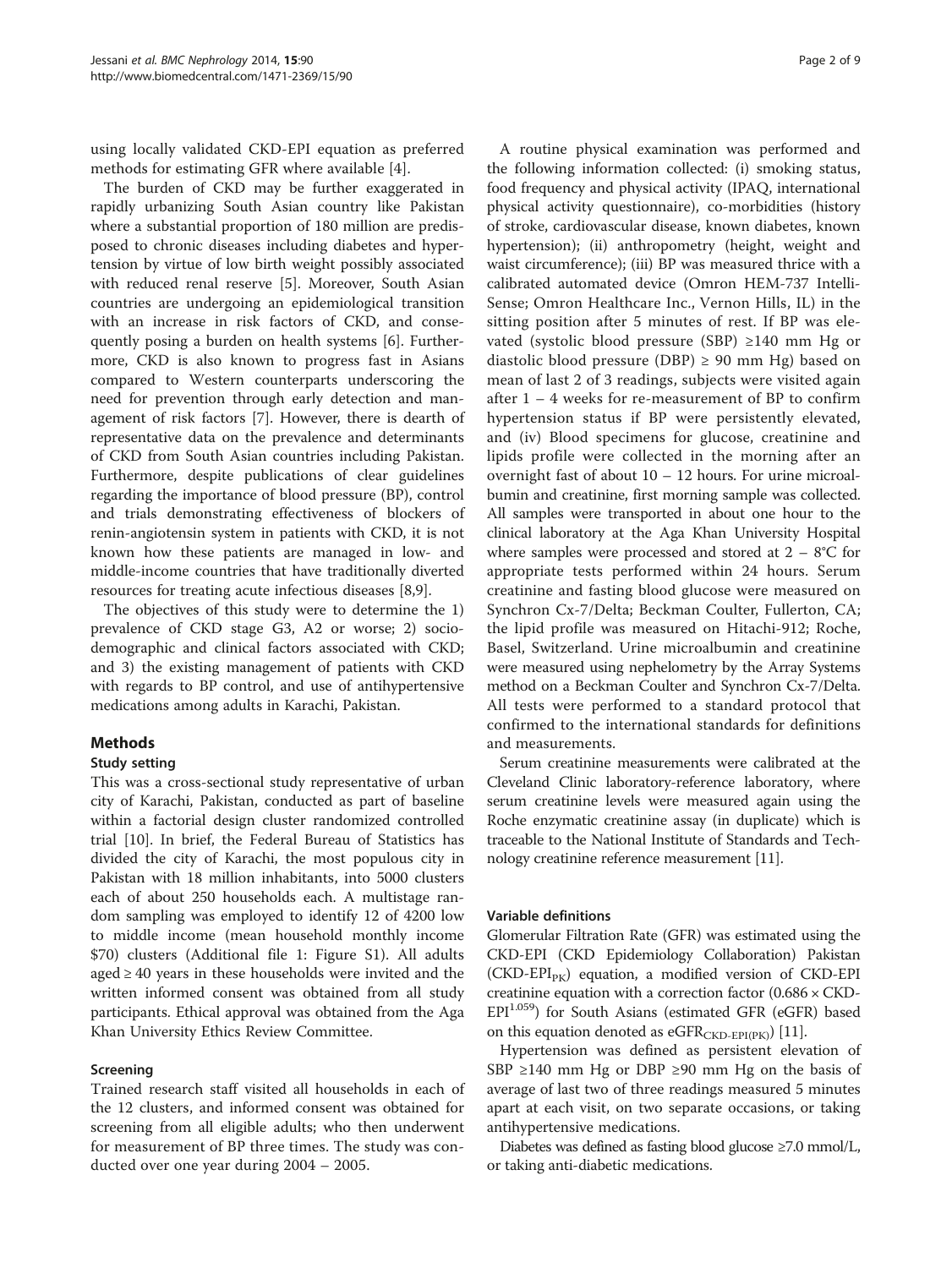CKD (stage G3, A2 or worse) was defined as eGFR<sub>CKD-EPI(PK)</sub> < 60 mL/min/1.73 m<sup>2</sup> (reduced eGFR) or urinary albumin to creatinine ratio (UACR) ≥3 mg/mmol (albuminuria) based on a single spot urine sample.

#### Statistical analysis

The analyses were performed in IBM SPSS v20 and Stata release 12.1 statistical software. The descriptive statistics were performed on 2873 participants by CKD status. Differences in means and proportions were assessed by t-test and chi-square test respectively. The distribution of eGFR in men and women was assessed graphically by plotting median,  $25<sup>th</sup>$  and  $75<sup>th</sup>$  percentiles respectively using quantile regression. The crude and age-standardized prevalence (95% CI) of CKD was computed. The reference population for the latter was WHO (World Health Organization) World Standard Population [\[12](#page-8-0)].

The final sample size for multivariable models was 2823 because of missing information on hypertension status on 50 subjects (Additional file [2](#page-7-0): Figure S2). Two multivariable models were built for primary outcome of CKD by stepwise logistic regression analysis using forward selection procedure with an entry criteria of  $p = 0.05$  and removal criteria  $p = 0.20$ . The first model was based on socio-demographic determinants (age, sex, education, tobacco use, and physical activity), and the second model was based on socio-demographic plus clinical predictors, i.e. hypertension, diabetes, self-reported history of coronary heart disease, selfreported history of stroke, body mass index (BMI), fasting plasma glucose, serum cholesterol, high density lipoprotein cholesterol (HDL), low density lipoprotein cholesterol (LDL), and serum triglycerides. Both the multivariable models developed using stepwise logistic regression were adjusted for clustering; and furthermore, second model was also adjusted for co-morbidities, i.e. history of coronary heart disease and history of stroke.

Moreover, all CKD patients with hypertension were also assessed for 1) control of BP to levels  $\leq$  130/80 mm Hg, and ≤140 /90 mm Hg, and 2) use of anti-hypertensive medications by UACR status, i.e. UACR <3 mg/mmol and ≥3 mg/mmol, respectively. For these analyses, KDIGO 2012 Clinical Practice Guideline based disease-specific definition of hypertension in CKD (BP >140/90 or BP >130/80 mm Hg for those with UACR <3 mg/mmol and  $\geq$ 3 mg/mmol, respectively) was used [\[8](#page-8-0)]. The use of antihypertensive medications by drug classes was assessed. Single drugs used alone represented monotherapy and counted as individual drug; whereas two or more single drugs taken together either separately or as fixed dose combination drugs were counted under combination category (and not in the individual drug categories). The p-value <0.05 was considered statistically significant.

## Results

A total of 3143 adults were aged 40 years or older in the 12 communities, and were invited for blood and urine tests; these measurements were available on 2873 (91.4%) individuals. The baseline characteristics of the population with and without CKD are shown in Table [1](#page-3-0). Moreover, the baseline characteristics according to eGFR and UACR categories are shown in the Additional file [3](#page-7-0): Tables S1 and S2.

## Missing information

Information on serum creatinine and UACR measurements was missing in 261 (8.3%), and 253 (8.0%) participants respectively. The characteristics of subjects with  $(n = 270)$  and without missing information on CKD  $(n = 170)$ 2873) (i.e. serum creatinine and/or UACR) did not differ by age (51.5 vs. 52.6 years,  $p = 0.14$ ), gender (men, 48 vs. 48%, p = 0.99), SBP (137 vs. 137 mm Hg, p = 0.576) or history of stroke  $(3.1 \text{ vs. } 3.7\%)$ , p = 0.563). However, mean BMI (25.8 vs. 24.1 Kg/m<sup>2</sup>, p < 0.001), mean DBP (86 vs. 84 mm Hg,  $p = 0.024$ ) or proportion of hypertension  $(44.9 \text{ vs. } 32.9\%, \text{ p} < 0.001)$  was higher among subjects with available CKD information compared to those with missing information. An additional 50 individuals did not have hypertension status confirmed. A comparison of the above-mentioned characteristics with the individuals with complete information  $(n = 2,823)$  did not show any significant difference with respect to age, gender, SBP, DBP, or stroke.

## CKD prevalence

The distribution of eGFR among adult men and women is illustrated in Figure [1](#page-4-0). The crude prevalence (95% CI) of reduced eGFR (eGFR<sub>CKD-EPI(PK)</sub> <60.0 mL/min/1.73 m<sup>2</sup>), albuminuria (UACR  $\geq$ 3 mg/mmol), and CKD was 5.3%  $(4.5 - 6.2\%)$ ,  $9.4\%$   $(8.4 - 10.5\%)$ , and  $12.5\%$   $(11.4 - 13.8\%)$ respectively.

The prevalence of CKD and reduced eGFR was higher in women compared to men, and increased with age (Figure [2](#page-5-0)). The age standardized prevalence (95% CI) of reduced eGFR (eGFR<sub>CKD-EPI(PK)</sub> <60.0 mL/min/1.73 m<sup>2</sup>), albuminuria (UACR ≥3 mg/mmol), and CKD was 7.4%  $(6.2 - 8.6\%)$ , 11.1%  $(9.8 - 12.4\%)$ , and 15.3%  $(13.7 - 16.9\%)$ respectively.

## CKD determinants

Among the 2873 adults, a total of 359 (12.5%) had CKD. These patients were significantly older, more likely to be less physically active, have concomitant hypertension, diabetes, coronary heart disease and stroke compared to those without CKD ( $p < 0.05$  for each).

Table [2](#page-5-0) shows adjusted odds ratios and 95% CI of factors associated with CKD. The socio-demographic and clinical factors independently associated with presence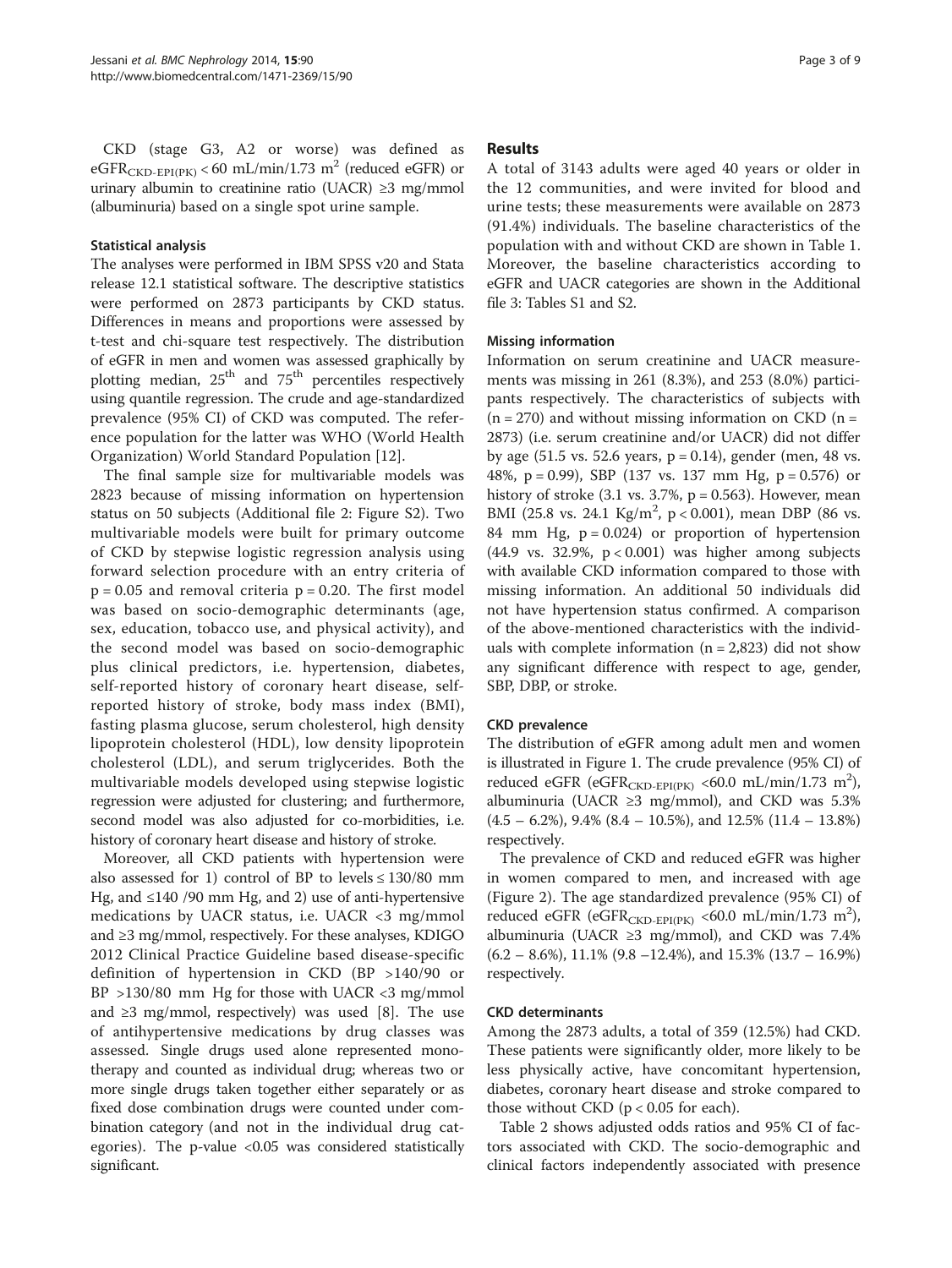<span id="page-3-0"></span>

| Table 1 Socio-demographic and clinical characteristics of individuals with and without Chronic Kidney Disease |  |
|---------------------------------------------------------------------------------------------------------------|--|
|---------------------------------------------------------------------------------------------------------------|--|

| Characteristics                                               | Total $(n = 2873)$    | No CKD 2514 (87.4)    | CKD* 359 (12.5)       | P-value |
|---------------------------------------------------------------|-----------------------|-----------------------|-----------------------|---------|
| Age in years, mean $\pm$ SD                                   | $51.5 \pm 10.7$       | $50.5 \pm 10.0$       | $58.8 \pm 12.3$       | < 0.001 |
| Women, n (%)                                                  | 1499 (52.2)           | 1299 (51.7)           | 200 (55.7)            | 0.152   |
| Education, n (%)                                              |                       |                       |                       |         |
| No education                                                  | 992 (34.5)            | 832 (33.1)            | 160 (44.6)            | < 0.001 |
| Primary & middle                                              | 929 (32.3)            | 813 (32.3)            | 116 (32.3)            |         |
| Secondary & higher secondary                                  | 622 (21.6)            | 565 (22.5)            | 57 (15.9)             |         |
| Graduate and above                                            | 330 (11.5)            | 304 (12.1)            | 26(7.2)               |         |
| Tobacco use, n (%)                                            |                       |                       |                       |         |
| Current users                                                 | 1113 (38.7)           | 980 (39.0)            | 133 (37.0)            | 0.003   |
| Past users                                                    | 280 (9.7)             | 227 (9.0)             | 53 (14.8)             |         |
| Never users                                                   | 1480 (51.5)           | 1307 (52.0)           | 173 (48.2)            |         |
| Employed in any occupation, n (%)                             | 1209 (42.1)           | 1115 (44.4)           | 94 (26.2)             | < 0.001 |
| Physical Activity, METs < 840, n (%)                          | 1725 (60.0)           | 1473 (58.6)           | 252 (70.2)            | < 0.001 |
| Hypertension, n $(\%)$ <sup>§</sup>                           | 1267 (44.9)           | 1013 (41.0)           | 254 (72.2)            | < 0.001 |
| Diabetes Mellitus, n (%) <sup>+</sup>                         | 615(21.4)             | 465 (18.5)            | 150 (41.8)            | < 0.001 |
| History of CHD, n (%) <sup>++</sup>                           | 246 (8.6)             | 203(8.1)              | 43 (12.0)             | 0.013   |
| History of stroke, n (%)                                      | 88(3.1)               | 59(2.3)               | 29(8.1)               | < 0.001 |
| Weight in Kg, mean $\pm$ SD                                   | $64.8 \pm 14.4$       | $65.0 \pm 14.3$       | $63.4 \pm 14.6$       | 0.063   |
| Body mass index, mean $\pm$ SD                                | $25.8 \pm 5.5$        | $25.8 \pm 5.5$        | $25.7 \pm 5.1$        | 0.767   |
| Systolic BP, mean ± SD                                        | $137 \pm 24$          | $135 \pm 22$          | $153 \pm 27$          | < 0.001 |
| Diastolic BP, mean ± SD                                       | $86 \pm 13$           | $85 \pm 12$           | $91 \pm 15$           | < 0.001 |
| Fasting plasma glucose, mean $\pm$ SD <sup>‡</sup>            | $6.4 \pm 2.8$         | $6.2 \pm 2.6$         | $7.7 \pm 3.8$         | < 0.001 |
| Serum Cholesterol, mean $\pm$ SD <sup>‡</sup>                 | $4.9 \pm 1.0$         | $4.8 \pm 1.0$         | $5.0 \pm 1.2$         | 0.003   |
| LDL, mean $\pm$ SD <sup>‡</sup>                               | $3.0 \pm 0.8$         | $3.0 \pm 0.8$         | $3.1 \pm 1.0$         | 0.087   |
| HDL, mean $\pm$ SD <sup>‡</sup>                               | $1.0 \pm 0.3$         | $1.0 \pm 0.3$         | $1.1 \pm 0.3$         | 0.196   |
| Triglycerides, mean $\pm$ SD <sup>‡</sup>                     | $1.8 \pm 1.1$         | $1.8 \pm 1.1$         | $2.0 \pm 1.2$         | < 0.001 |
| eGFR, median (25 <sup>th</sup> -75 <sup>th</sup> percentiles) | $92.8$ (82.7 - 101.5) | $94.6 (85.9 - 102.1)$ | $68.2$ (52.1 - 92.5)  | 0.001   |
| UACR, median (25 <sup>th</sup> -75 <sup>th</sup> percentiles) | $0.58$ (0.38 - 1.07)  | $0.53$ (0.36 - 0.83)  | $6.24$ (3.46 - 19.60) | < 0.001 |

CKD = Chronic Kidney Disease; METs = Metabolic Equivalents; CHD = Coronary Heart Disease; BP = Blood Pressure; LDL = Low Density Lipoprotein cholesterol; HDL = High Density Lipoprotein cholesterol; UACR = Urinary Albumin to Creatinine Ratio.

\*CKD is defined as the eGFR < 60 mL/min/1.73 m<sup>2</sup> estimated by CKD-EPI<sub>PK</sub> (0.686 × CKD-EPI<sup>1.059</sup>) or urinary albumin to creatinine ratio (UACR) ≥3 mg/mmol. ║Missing observations: for hypertension status 50 were missing and for BMI 2 were missing.

§ Hypertension was defined as persistent elevation of SBP ≥140 mm Hg or DBP ≥90 mm Hg on the basis of average of last two of three readings measured 5 minutes apart at each visit, on two separate occasions, or taking antihypertensive medications.

 $<sup>†</sup>$ Diabetes defined as fasting blood glucose  $\geq$  7.0 mmol/L or on anti-diabetic medications.</sup>

<sup>††</sup>CHD was defined as self-reported history of coronary heart disease.

‡ Reported in SI units (mmol/L).

of CKD were older age, hypertension, diabetes, elevated SBP, raised fasting plasma glucose, raised triglycerides, and history of stroke,  $(p < 0.05$  for each)

#### CKD and hypertension

Among 359 individuals with CKD, 267 (74.4%, 95% CI: 69.5 – 78.8%) had concomitant hypertension using CKD specific definition. About  $48.7\%$   $(42.6 - 54.9\%)$  of these patients were on antihypertensive medications, and less than 20% had their BP controlled to conventional target of ≤140/90 mm Hg (Table [3](#page-6-0)). Beta blockers were the single most commonly prescribed antihypertensive

agent (16.1%, 95% CI: 11.9 – 21.1), followed by various combinations of antihypertensive medications (13.5%, 95% CI: 9.6 – 18.2). Only 9.7% (6.5 – 13.9%) were on blockers of renin-angiotensin system alone whereas 16.9% (12.6 – 21.9%) patients were using these medications either as mono-therapy or in combination with other antihypertensive drugs (Table [4\)](#page-6-0).

## Discussion

Our population based study is the first to report prevalence and factors associated with CKD from a South Asian country using a locally validated eGFR equation.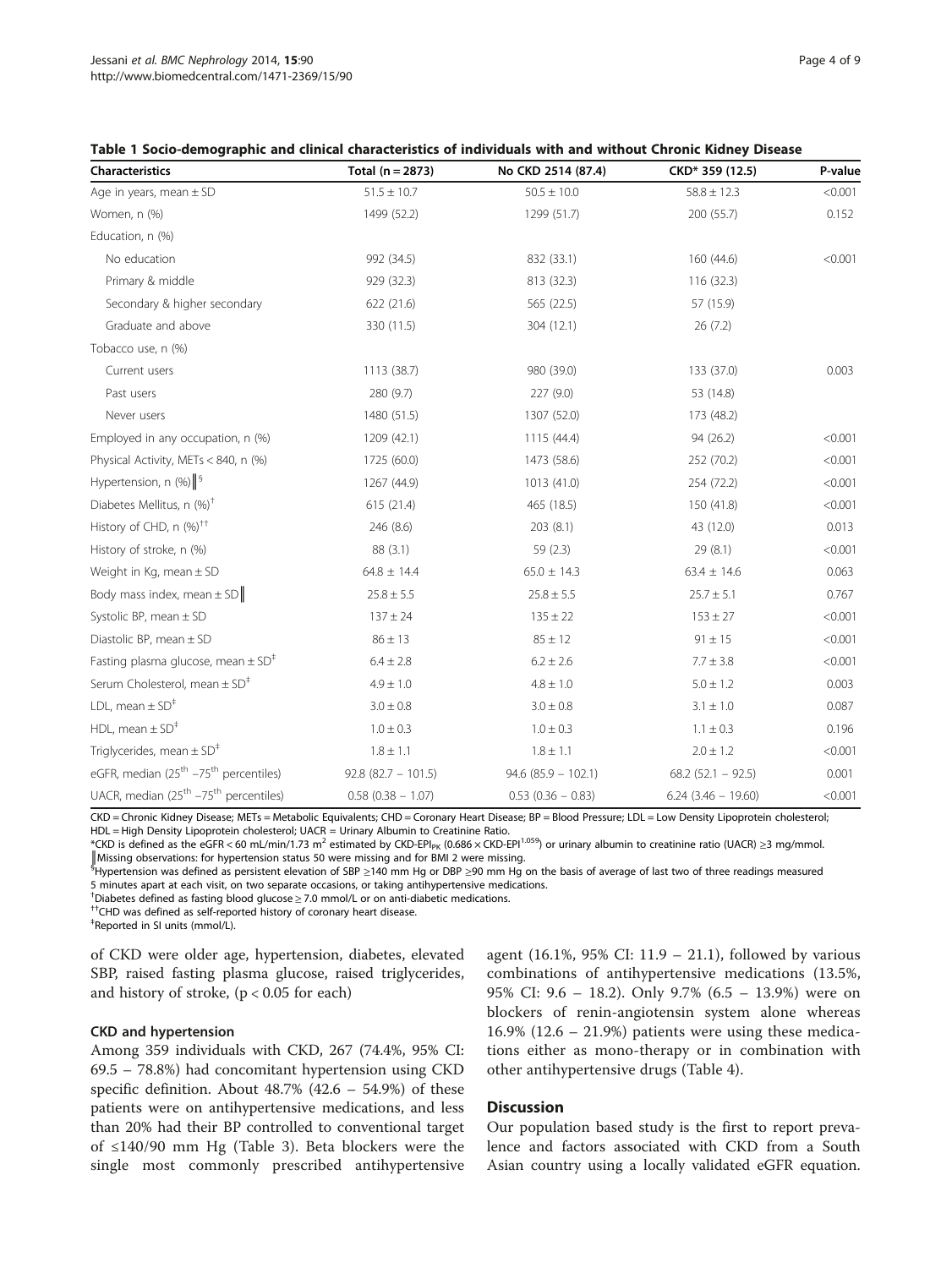<span id="page-4-0"></span>

Our findings indicate a high (12.5%) prevalence of CKD, defined using validated eGFR $_{\text{CKD-EPI(PK)}}$  <60 mL/min/ 1.73 m<sup>2</sup>, and/or albuminuria ≥3 mg/mmol or higher, among adults aged 40 years or older in Karachi, Pakistan. The prevalence of reduced eGFR $_{\text{CKD-EPI(PK)}}$  alone was 5.3% (4.5 – 6.2%). We found that CKD was independently associated with older age, hypertension, diabetes, elevated SBP, raised fasting plasma glucose, raised triglyceride levels, and history of stroke ( $p < 0.05$  for each). Despite a high proportion of associated co-morbidities, CKD remains under-treated with less than 10% and 20% of patients had their BP controlled to targets of ≤130/80 mm Hg, and ≤140/90 mm Hg, respectively per KDIGO 2012 Clinical Practice guidelines [[8](#page-8-0)]. Our results of high prevalence of CKD underscore urgent need for efforts to prioritize CKD on the public health agenda of Pakistan.

The distribution of eGFR in this population illustrate an age related decline, (Figure 1) albeit with relatively well persevered median eGFR among men and women aged 60 years or older [\[13](#page-8-0)]. These findings underscore the significance of low eGFR values which should prompt further evaluation even in the elderly in this population.

The high prevalence of CKD is not surprising given the high burden of major CKD risk factors in South Asia. Hypertension and diabetes, both established risk factors for end stage kidney disease, were independently associated with CKD in this population [\[14,15](#page-8-0)]. Results of national surveys indicate that hypertension and diabetes affect about 1 in 3 and 1 in 5 adults, respectively, in Pakistan [\[16](#page-8-0)-[18\]](#page-8-0). While, trends data on CKD are not available, the 2010 Global Burden of Disease for Pakistan reported a steep rise in the prevalence of major CKD risk factors during the past two decades [\[6](#page-8-0),[19](#page-8-0),[20](#page-8-0)]. Our finding of high prevalence of CKD is highly suggestive of a parallel increase in the neglected burden of CKD in Pakistan.

We observed that high triglyceride levels were independently associated with CKD. These findings are consistent with those in the Western population demonstrating raised triglycerides in individuals with CKD, [[21](#page-8-0)] which in part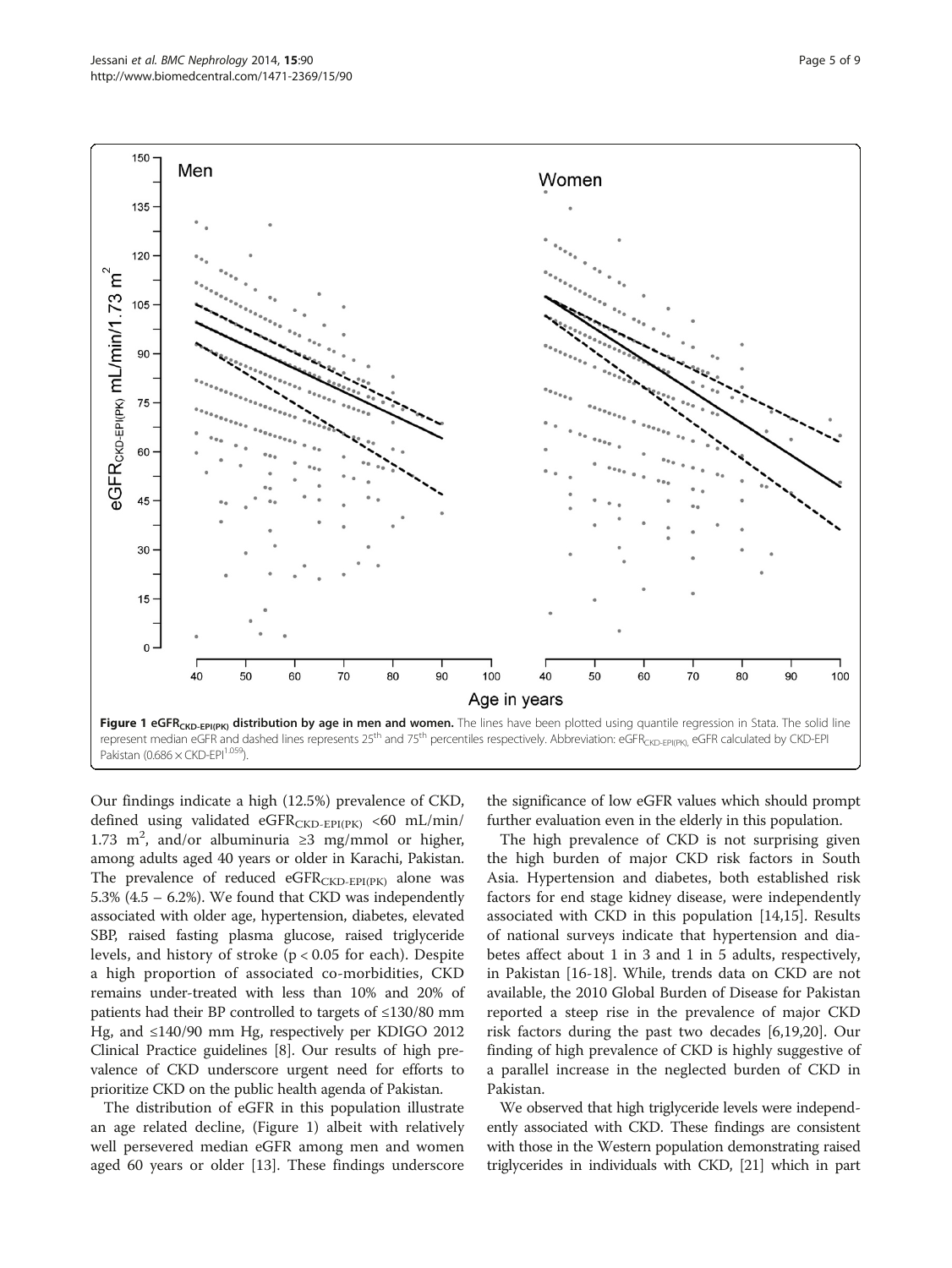<span id="page-5-0"></span>

#### Table 2 Multivariable regression models for Chronic Kidney Disease

| <b>Characteristics</b>         | Model 1 <sup>*†</sup> Adjusted OR (95% CI)     | Model 2 <sup>*</sup> Adjusted OR (95% CI)       |
|--------------------------------|------------------------------------------------|-------------------------------------------------|
| Age in years                   | 1.35 $(1.28 - 1.41)$ For each 05 year increase | 1.31 (1.24 - 1.38) For each 05 year increase    |
| Physical activity              |                                                |                                                 |
| < 840 METs                     | $1.35(1.04 - 1.75)$                            |                                                 |
| $\geq$ 840 METs                | 1.00                                           |                                                 |
| Hypertension                   |                                                |                                                 |
| Hypertensive                   | <b>NA</b>                                      | $1.90(1.40 - 2.57)$                             |
| Non-hypertensive               |                                                | 1.00                                            |
| Diabetes mellitus              |                                                |                                                 |
| Diabetic                       | <b>NA</b>                                      | $1.69(1.18 - 2.43)$                             |
| Non-diabetic                   |                                                | 1.00                                            |
| Systolic BP, mm Hg             | NA.                                            | 1.15 (1.09 - 1.22) For each 10 mm Hg increase   |
| Fasting plasma glucose, mmol/L | <b>NA</b>                                      | $1.08$ (1. - 1.13) For each 1 mmol/L increase   |
| Triglycerides, mmol/L          | <b>NA</b>                                      | 1.07 (1.01 - 1.13) For each 0.5 mmol/L increase |
| History of stroke              |                                                |                                                 |
| Positive                       | <b>NA</b>                                      | $1.73(1.03 - 2.92)$                             |
| Negative                       |                                                | 1.00                                            |

NA = Not applicable; METs = Metabolic Equivalents; BP = Blood Pressure.

\*Final sample size for multivariable models was 2823 and models are based on stepwise forward selection method.

† The candidate variables for model 1 include socio-demographic determinants only, i.e. age, gender, educational status, tobacco use and physical activity. The final model was adjusted for clustering.

‡ The candidate variables for model 2 include all socio-demographic and clinical variables, i.e. age, gender, educational status, tobacco use and physical activity, hypertension status, diabetes status, history of CHD, history of stroke, body mass index, systolic BP, diastolic BP, fasting plasma glucose, serum cholesterol, low density lipoprotein cholesterol, high density lipoprotein cholesterol, and total triglycerides. The final model was adjusted for clustering and history of coronary heart disease.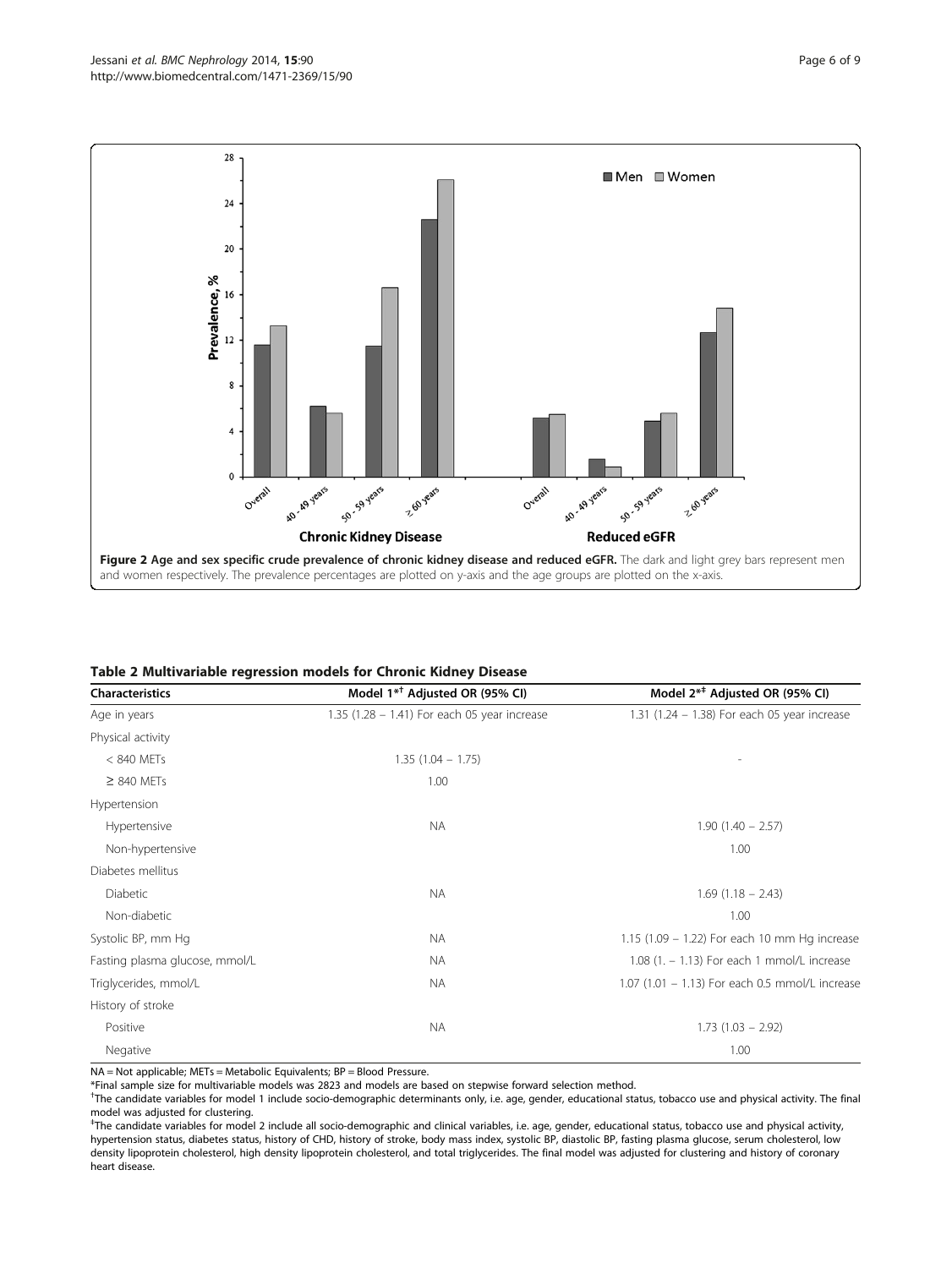| <b>Characteristics</b>                             | Overall, n               | UACR, mg/mmol, n (%, 95% Cls) |                       |                          |  |
|----------------------------------------------------|--------------------------|-------------------------------|-----------------------|--------------------------|--|
|                                                    | (%, 95% Cls)             | $3.0$                         | > 3.0                 | $>3.0$ and diabetes      |  |
|                                                    | $n = 267$                | $N = 56$                      | $N = 211$             | $N = 107^{T}$            |  |
| $BP \leq 140/90$ mm Hg, n (%, 95% CI)              | 51 (19.1, 14.6 – 24.3)   | $13(23.2, 13.0 - 36.4)$       | $38(18, 13.1 - 23.9)$ | $20(18.7, 11.8 - 27.4)$  |  |
| $BP \leq 130/80$ mm Hg, n (%, 95% CI)              | $17(6.4, 3.8 - 10.0)$    | $6(10.7, 4.0 - 21.9)$         | $11(5.2, 2.6 - 9.1)$  | $6(5.6, 2.1 - 11.8)$     |  |
| Use of antihypertensive medications, n (%, 95% CI) | $130(48.7, 42.6 - 54.9)$ | $33(58.9, 45.0 - 71.9)$       | $97(46, 39.1 - 52.9)$ | 54 (50.5, 40.6 $-$ 60.3) |  |

<span id="page-6-0"></span>Table 3 Blood pressure control and use of antihypertensive medication among CKD patients with hypertension according to level of UACR

UACR = Urinary Albumin to Creatinine Ratio; BP = Blood Pressure.

CKD (G3, A2 or worse) is defined as the eGFR < 60 mL/min/1.73 m<sup>2</sup> estimated by CKD-EPI<sub>PK</sub> equation (0.686 × CKD-EPI<sup>1.059</sup>) or UACR ≥3 mg/mmol.

Patients with diabetes mellitus and UACR ≥3 mg/mmol along with CKD and hypertension.

confers increased cardiovascular risk. We also found patients with CKD were more likely to have concomitant stroke (adjusted OR, 95% CI: 1.73 (1.03 – 2.92). A number of studies have established that both reduced eGFR and urine albumin excretion, even in the high normal range, predict a graded increase in cardiovascular morbidity [[3](#page-8-0)]. Furthermore, the adverse environmental exposures including high levels of ambient air pollutants and heavy metals are likely to further enhance the CVD risk associated with CKD in this population [\[22\]](#page-8-0). Although lead was phased out of gasoline in Pakistan in 2002, the chronic exposure would predispose this population to lead-related nephrotoxicity especially in the presence of CKD, hypertension or diabetes [\[23-25\]](#page-8-0).

Recent trials data suggest benefit of lipid lowering on CVD morbidity and mortality among patients with CKD [[26\]](#page-8-0). This practice needs to be integrated into CKD prevention efforts in Pakistan.

We found that BP control was grossly sub-optimal with less than 20% of patients having BP controlled to conventional target of ≤140/90 mm Hg. The recent 2012

KDIGO CKD Clinical Practice guidelines underscore BP target of 130/80 mm Hg or less if the patient has CKD with a higher degree of albuminuria (UACR  $\geq$ 3 mg/ mmol) [[8](#page-8-0)]. Clearly the vast majority of patients with CKD failed to meet even the more relaxed target of ≤140/ 90 mm Hg in Pakistan (Table 3). These findings call for enhancing provider and patient education regarding importance of BP control among patients with CKD.

Evidence suggests benefit of antihypertensive therapy and blockers of renin-angiotensin system are especially protective in patients with CKD and albuminuria [\[27](#page-8-0)]. Strikingly, despite significant co-morbidities among patients with CKD, only 48.3% (95% CI: 42.6 – 54.9%) received antihypertensive medications. Moreover use of blockers of renin-angiotensin system was grossly inadequate with barely 17% of patients taking these nephro-protective agents [[28](#page-8-0)] (Table 4). Our results highlight the sub-optimal delivery of CKD care in urban Pakistan where private physicians are the dominant source of service provision, and cost of medications is borne out

Table 4 Use of antihypertensive medication by class of drugs among CKD patients with hypertension according to level of UACR

| Anti-hypertensive medications                                                      | Overall, n              | UACR, mg/mmol, n (%, 95% Cls)                   |                                               |                                             |
|------------------------------------------------------------------------------------|-------------------------|-------------------------------------------------|-----------------------------------------------|---------------------------------------------|
|                                                                                    | (%, 95% Cls)            | < 3.0                                           | $\geq$ 3.0                                    | >3.0 and diabetes<br>$N = 107$ <sup>+</sup> |
|                                                                                    | $n = 267$               | $N = 56$                                        | $N = 211$                                     |                                             |
| Antihypertensive medications, mean $\pm$ SD                                        | $1.4 \pm 0.8$           | $1.4 \pm 0.7$                                   | $1.4 \pm 0.8$                                 | $1.5 \pm 0.9$                               |
| ACEI/ARB only                                                                      | $26(9.7, 6.5 - 13.9)$   | $7(12.5, 5.2 - 24.1)$                           | $19(9.0, 5.5 - 13.7)$                         | $10(9.3, 4.6 - 16.5)$                       |
| ACEI/ARB only or in combination with others                                        |                         | 45 (16.9, 12.6 - 21.9) 12 (21.4, 11.6 - 34.4)   | 33 (15.6, 11–21.3)                            | $20(18.7, 11.8 - 27.4)$                     |
| Beta blockers only                                                                 | $43(16.1, 11.9 - 21.1)$ | $9(16.1, 7.6 - 28.3)$                           | $34(16.1, 11.4 - 21.8)$                       | $13(12.1, 6.6 - 19.9)$                      |
| Beta blockers only or in combination with others                                   |                         | $64$ (24.0, 19.0 - 29.6) 15 (26.8, 15.8 - 40.3) | 49 (23.2, 17.7 - 29.5) 22 (20.6, 13.4 - 29.5) |                                             |
| Calcium channel blockers only                                                      | $18(6.7, 4.0 - 10.4)$   | $4(7.1, 2.0 - 17.3)$                            | $14(6.6, 3.7 - 10.9)$                         | $10(9.3, 4.6 - 16.5)$                       |
| Calcium channel blockers only or in combination with others 40 (15.0, 10.9 - 19.8) |                         | $9(16.1, 7.6 - 28.3)$                           | $31(14.7, 10.2 - 20.2)$                       | $21(19.6, 12.6 - 28.4)$                     |
| Diuretics only                                                                     | $3(1.1, 0.2 - 3.2)$     | $2(3.6, 0.4 - 12.3)$                            | $1(0.5, 0.0 - 2.6)$                           | $1(0.9, 0.0 - 5.1)$                         |
| Diuretics only or in combination with others                                       | $19(7.1, 4.3 - 10.9)$   | 6 (10.7, 4–21.9)                                | $13(6.2, 3.3 - 10.3)$                         | $12(11.2, 5.9 - 18.8)$                      |
| Any combinations <sup>†</sup>                                                      | $36(13.5, 9.6 - 18.2)$  | $10(17.9, 8.9 - 30.4)$                          | $26(12.3, 8.2 - 17.5)$                        | $18(16.8, 10.3 - 25.3)$                     |

UACR = Urinary Albumin to Creatinine Ratio; ACEI/ARB = Angiotensin converting enzyme inhibitor/Angiotensin receptor blocker.

† Combination antihypertensive medications are based on various combinations of 2 or more above-mentioned anti-hypertensive drugs. They are not included in the individual drug categories. Each individual drug refers to monotherapy.

‡ Patients with diabetes mellitus and UACR ≥3 mg/mmol along with CKD and hypertension.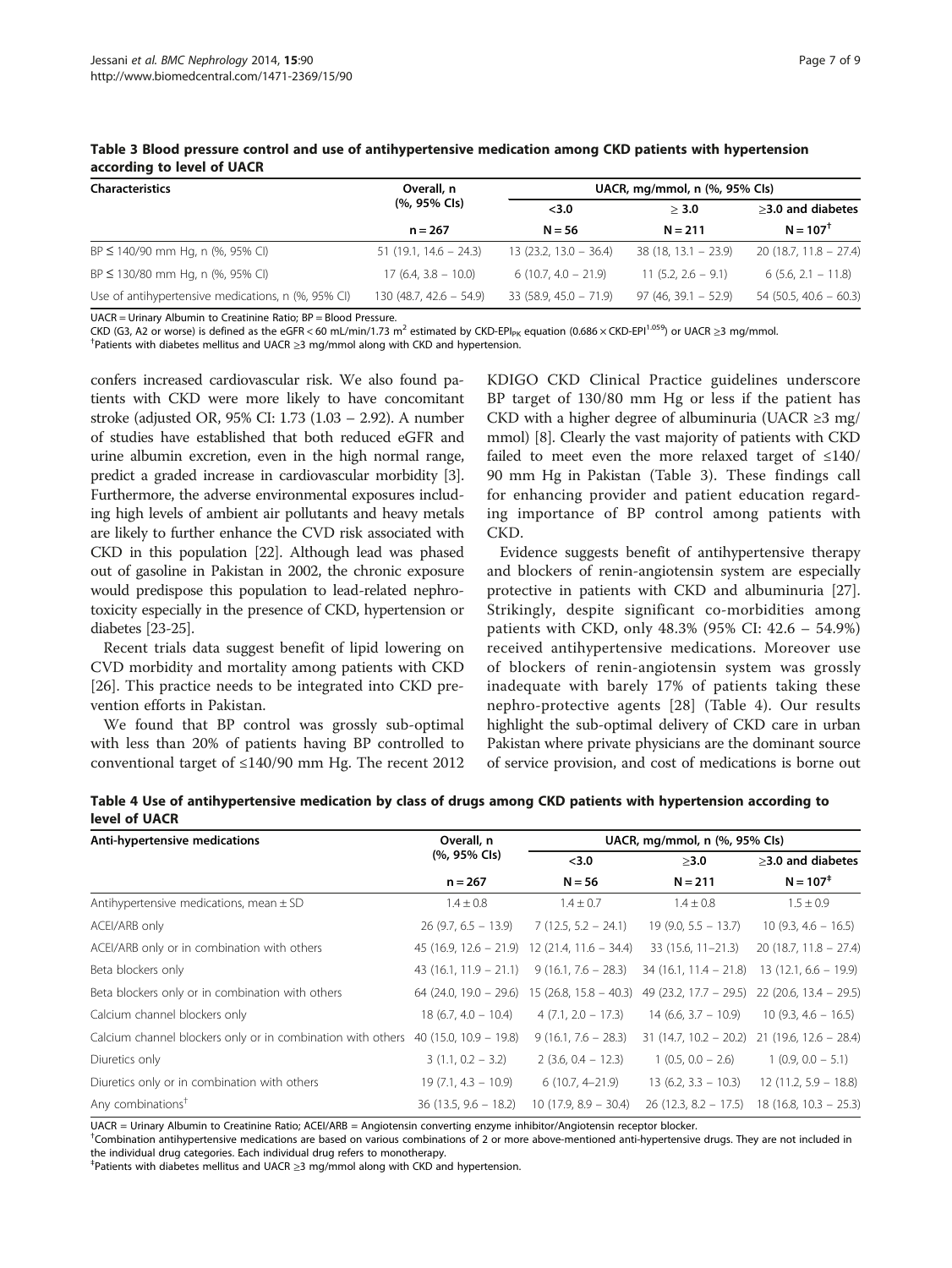<span id="page-7-0"></span>of pocket [[6](#page-8-0)]. Our previous survey of physicians in Pakistan identified serious deficiencies in knowledge and management of hypertension [[29](#page-8-0)]. The situation is likely to be worse for CKD. Studies in the West have shown that screening for CKD can improve BP control among patients recognized to have CKD [\[30](#page-8-0)]. Thus, our findings underscore implementation of KDIGO guidelines for screening and management of CKD to be integrated along with management of hypertension and diabetes in the primary health infrastructure in Pakistan, coupled with provider training and public education on awareness of CKD. Appropriate referral mechanism need to be established for those with advanced stages of CKD. Such a model is likely to be cost-effective for prevention of CKD in Pakistan.

Our study has limitations. First, the cross-sectional design of the study does not permit conclusions regarding causation, and reverse causal association of CKD with BP, lipids, and other factors remains a possibility. However, evidence on the importance of controlling raised BP and glucose levels for slowing progression of CKD is well established. Second, since the study was conducted in Karachi, some variation in findings would be expected in other urban and rural areas of Pakistan. However, national survey indicates a high prevalence of hypertension and diabetes across urban and rural Pakistan [[16](#page-8-0)]. Moreover, practices of providers in terms of management of CKD risk factors, and provision of health services in other areas of Pakistan are not better than in Karachi [[29](#page-8-0)]. Thus, prevalence of CKD is also likely to be comparable and our findings generalizable. Third, we relied on single measurement of serum creatinine and UACR, whereas the clinical definition of CKD requires persistent decrease in eGFR or elevation in UACR for at least 3 months. However, single measurement is considered appropriate for epidemiological research, and has been used widely in other studies [[31\]](#page-8-0).

The study has several strengths. This is the first report of prevalence of CKD using a validated eGFR equation with a correction developed in the local South Asian population. Moreover, IDMS (Isotope Dilution Mass Spectrophotometry)-traceable serum creatinine, door to door survey and representative population based on census data of Karachi, and high response rate are the main strength of this study. Thus, our findings would be generalizable to the general population.

## **Conclusions**

In summary, our findings are the first report of prevalence of CKD in Pakistan using a validated CKD-EPI $_{\rm PK}$ estimating equation (eGFR<sub>CKD-EPI(PK)</sub> <60 mL/min/1.73 m<sup>2</sup>), or albuminuria (UACR ≥3 mg/mmol). We found that a high prevalence of CKD affecting 12.5% of adults aged 40 years or older. CKD was independently associated with

older age, hypertension, diabetes, raised systolic BP, raised plasma fasting glucose, raised triglycerides, and history of stroke. Less than 20% of patients with CKD had BP controlled to conventional levels of ≤140/90 mm Hg. Our findings underscore the urgent need for integrating CKD prevention efforts in the primary care infrastructure in Pakistan, and possibly neighbouring countries with high burden of CKD.

#### Additional files

[Additional file 1: Figure S1.](http://www.biomedcentral.com/content/supplementary/1471-2369-15-90-S1.jpeg) Map of Karachi city with randomized study areas. This map showing the randomized study areas marked as (X) has been adapted from town maps published by the "Master Plan Group of Offices, City District Government, Karachi, Year 2002" publically available on URL: [http://www.kmc.gos.pk/Contents.aspx?id=94.](http://www.kmc.gos.pk/Contents.aspx?id=94)

[Additional file 2: Figure S2.](http://www.biomedcentral.com/content/supplementary/1471-2369-15-90-S2.jpg) Flow diagram of study participants aged ≥ 40 years.

[Additional file 3: Table S1.](http://www.biomedcentral.com/content/supplementary/1471-2369-15-90-S3.docx) Socio-demographic and clinical characteristics of individuals according to levels of estimated glomerular filtration rate. Table S2. Socio-demographic and clinical characteristics of individuals with and without albuminuria.

#### Abbreviations

CKD: Chronic kidney disease; CVD: Cardiovascular disease; BP: Blood pressure; IPAQ: International physical activity questionnaire; SBP: Systolic blood pressure; DBP: Diastolic blood pressure; GFR: Glomerular Filtration Rate; CKD-EPI: CKD Epidemiology Collaboration; CKD-EPI<sub>PK</sub>: CKD-EPI Pakistan; eGFR: Estimated GFR; eGFR<sub>CKD-EPI(PK)</sub>: eGFR estimated by CKD-EPI Pakistan; UACR: Urinary albumin to creatinine ratio; BMI: Body mass index; HDL: High density lipoprotein cholesterol; LDL: Low density lipoprotein cholesterol; KDIGO: (Kidney Disease Improving Global Outcomes); IDMS: Isotope Dilution Mass Spectrophotometry.

#### Competing interests

The authors declare that they have no competing interests.

#### Authors' contribution

THJ conceptualized the analytic plan for the study. SJ analyzed the data along with RB and prepared the first draft with advice from THJ. All authors critically reviewed the manuscript and provided input to the interpretation of findings. All authors have read and approved the final manuscript. THJ is the guarantor.

#### Acknowledgements

The study was supported by a research award (070854/Z/03/Z) from Wellcome Trust, UK. The design, conduct, analysis, interpretation, and presentation of the data were the responsibility of the authors with no involvement from the funder.

We thank all research, and support staff for their hard work to the success of this study. We express our appreciation to all participants for their cooperation during the study.

#### Information about presentations of this work

The abstracts based on this work have been presented at the World Congress of Nephrology on June 02, 2013 in Hong Kong, and at the annual meeting of American Society of Nephrology on November 07, 2013, in Atlanta, GA.

#### Author details

<sup>1</sup>Department of Community Health Sciences, Aga Khan University, Karachi, Pakistan. <sup>2</sup>Department of Medicine, Section of Nephrology, Aga Khan University, Karachi, Pakistan. <sup>3</sup> Division of Nephrology, Department of Medicine, Tufts Medical Center, Boston, MA, USA. <sup>4</sup>Health Services & Systems Research, Duke-NUS Graduate Medical School, Singapore, Singapore.